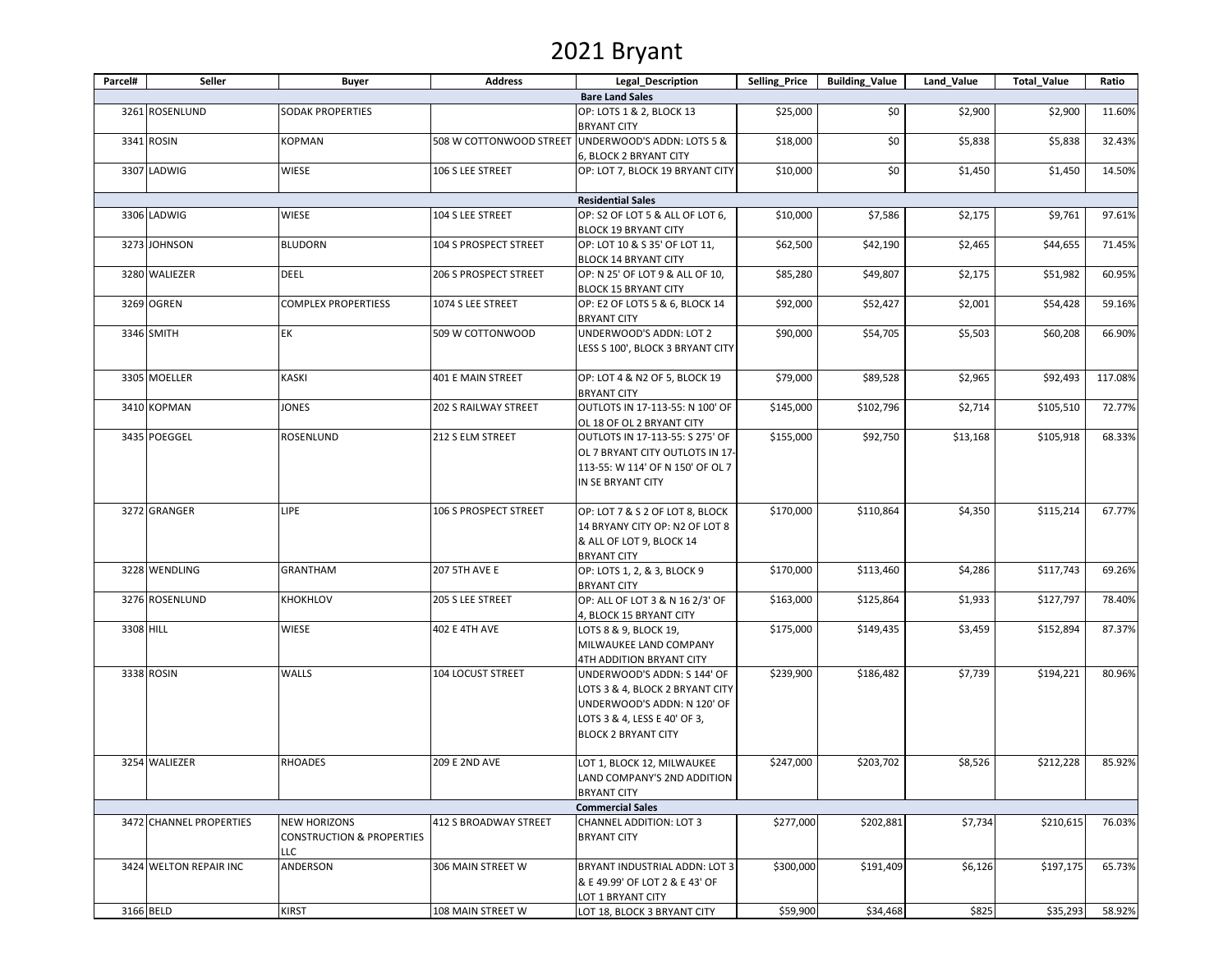## 2021 Castlewood City

| Parcel# | Seller                       | <b>Buyer</b>                | <b>Address</b>              | <b>Legal Description</b>                                                                                                       | Selling_Price | <b>Building_Value</b> | Land_Value | <b>Total Value</b> | Ratio   |
|---------|------------------------------|-----------------------------|-----------------------------|--------------------------------------------------------------------------------------------------------------------------------|---------------|-----------------------|------------|--------------------|---------|
|         |                              |                             |                             | <b>Residential Sales</b>                                                                                                       |               |                       |            |                    |         |
|         | 3527 TEKRONY                 | LUNDQUIST                   | 222 E MAIN STREET           | OP: LOTS 7, 8 & 9, BLOCK 3<br>CASTLEWOOD CITY                                                                                  | \$104,000     | \$44,692              | \$5,508    | \$50,200           | 48.27%  |
|         | 3706 MITCHELL                | <b>WITHAM</b>               | <b>202 4TH AVE S</b>        | CURTIS ADDN: LOT 1 & W2 OF<br>LOT 2, BLOCK 4 CASTLEWOOD<br><b>CITY</b>                                                         | \$163,900     | \$98,975              | \$8,262    | \$107,237          | 65.43%  |
|         | 3652 VETTER                  | <b>HAAGENSEN</b>            | 120 E PRAIRIE               | OP: LOTS 7 & 8, BLOCK 20<br>\$134,226<br>\$211,000<br><b>CASTLEWOOD CITY</b>                                                   |               | \$7,650               | \$141,876  | 67.24%             |         |
|         | 3505 RHODY                   | <b>MOSS</b>                 | 116 E ALICE STREET          | OP: ALL OF LOT 7 & W2 OF 8,<br>\$149,775<br>\$153,470<br>\$5,967<br><b>BLOCK 1 CASTLEWOOD CITY</b>                             |               | \$155,742             | 101.48%    |                    |         |
|         | 3691 GANTVOORT               | <b>HEAD</b>                 | <b>205 5TH AVE S</b>        | CURTIS ADDN: LOT 7, BLOCK 1<br><b>CASTLEWOOD CITY</b>                                                                          | \$163,500     | \$151,499             | \$6,312    | \$157,811          | 96.52%  |
|         | 3762 KOOIMA                  | <b>KERKVLIET</b>            | 506 E MAIN STREET           | BARNES SUBD: W 75' OF LOT A OF<br>OL 1 OF OL C IN SW & E 50' OF<br>LOT 10 CASTLEWOOD CITY                                      | \$195,700     | \$166,540             | \$9,257    | \$175,797          | 89.83%  |
|         | 3705 PROHL                   | LUNDBERG                    | 310 5TH AVE S               | CURTIS ADDN: LOTS 11 & 12,<br><b>BLOCK 3 CASTLEWOOD CITY</b>                                                                   | \$130,000     | \$170,077             | \$9,639    | \$179,716          | 138.24% |
|         | 3759 BORER                   | <b>MUNOZ</b>                | <b>500 E MAIN STREET</b>    | BARNES SUBD: E2 OF LOT 7 & ALL<br>OF LOT 8 CASTLEWOOD CITY                                                                     | \$227,000     | \$187,742             | \$7,344    | \$195,086          | 85.94%  |
|         | 3862 GERBERDING              | THARALDSEN                  | <b>408 E PRAIRIE STREET</b> | OL IN NW 36: E2 OF OL 2, ALL OF<br>OL 4, E2 OF OL 6, LESS EXC & LOT<br>2 EAST ACRES 2ND SUBD OF OL 6<br><b>CASTLEWOOD CITY</b> | \$428,000     | \$286,699             | \$10,688   | \$297,387          | 69.48%  |
|         |                              |                             |                             | <b>Commercial Sales</b>                                                                                                        |               |                       |            |                    |         |
|         | 3549 BECK                    | <b>T&amp;A HOLDINGS LLC</b> | 105 E MAIN STREET           | OP: LOT 1 & 2, BLOCK 5<br>CASTLEWOOD CITY                                                                                      | \$70,000      | \$45,076              | \$3,996    | \$49,072           | 70.10%  |
|         | 3877 WOLVERINE EIGHTY<br>ONE | <b>CARTER</b>               | 300 N 6TH AVE               | S 342' OF N 515' OF W 160' OF OL<br>9 IN NW4 36-115-52<br><b>CASTLEWOOD CITY</b>                                               | \$185,000     | \$76,889              | \$23,333   | \$100,222          | 54.17%  |
|         | 3542 GREENFIELD              | <b>KEMINK</b>               | 120 MAIN STREET E           | OP: LOT 14, BLOCK 4<br>CASTLEWOOD CITY OP: LOT 15,<br><b>BLOCK 4 CASTLEWOOD CITY</b>                                           | \$40,000      | \$18,962              | \$3,060    | \$22,022           | 55.06%  |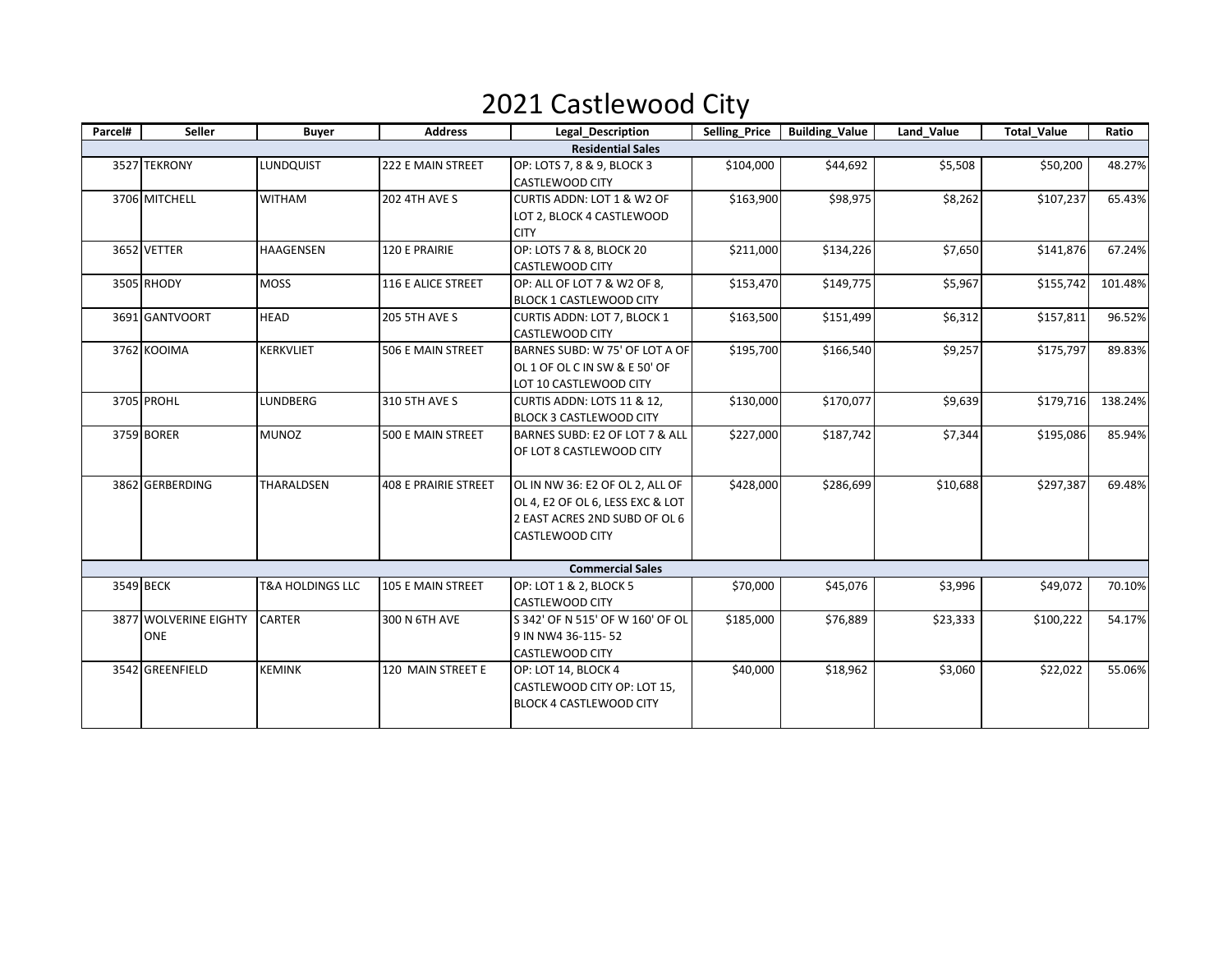### 2021 Estelline City

| Parcel# | Seller                                           | <b>Buyer</b>      | <b>Address</b>           | <b>Legal Description</b>                                                                                                                             |           | Selling Price   Building Value   Land Value   Total Value |         |           | Ratio   |
|---------|--------------------------------------------------|-------------------|--------------------------|------------------------------------------------------------------------------------------------------------------------------------------------------|-----------|-----------------------------------------------------------|---------|-----------|---------|
|         |                                                  |                   |                          | <b>Bare Land Sale</b>                                                                                                                                |           |                                                           |         |           |         |
|         | 3950 NYSTROM                                     | SAATHOFF          | 107 4TH STREET N         | OP: LOTS 16 & 17, BLOCK 4 ESTELLINE CITY                                                                                                             | \$20,000  | \$0                                                       | \$4,000 | \$4,000   | 20.00%  |
|         |                                                  |                   |                          | <b>Residential Sales</b>                                                                                                                             |           |                                                           |         |           |         |
|         | 4078 RADACH                                      | SHATSWELL         | 107 7TH STREET N         | OP: S2 OF LOT 2 & ALL LOT 3, BLOCK 23<br><b>ESTELLINE CITY</b>                                                                                       | \$115,000 | \$69,107                                                  | \$3,000 | \$72,107  | 62.70%  |
|         | 4324 WARBORG                                     | <b>RISSEEUW</b>   | 103 ASH AVE E            | KLEINS SUBD OF OL R: S 20' OF THE N 47' OF<br>LOT 1, BLOCK 1 ESTELLINE CITY KLEINS SUBD<br>OF OL R: S 53' OF LOT 1, BLOCK 1 ESTELLINE<br><b>CITY</b> | \$120,000 | \$67,796                                                  | \$4,828 | \$72,624  | 60.52%  |
|         | 4043 SAATHOFF                                    | <b>HOLTER</b>     | 201 6TH STREET N         | OP: LOT 6, BLOCK 17 ESTELLINE CITY                                                                                                                   | \$156,900 | \$75,041                                                  | \$2,040 | \$77,081  | 49.13%  |
|         | 4015 JULIUS                                      | RODRIGUEZ         | 410 BELL AVE             | OP: LOT 1, BLOCK 14 ESTELLINE CITY                                                                                                                   | \$123,000 | \$91,318                                                  | \$3,080 | \$94,398  | 76.75%  |
|         | 3983 BELDEN                                      | <b>SCHOOLEY</b>   | 306 MAIN STREET          | OP: LOT 9, BLOCK 9 ESTELLINE CITY                                                                                                                    | \$159,900 | \$94,939                                                  | \$2,000 | \$96,939  | 60.62%  |
|         | 4043 BRANDRIET                                   | SAATHOFF          | 201 6TH STREET N         | OP: LOT 4, BLOCK 17 ESTELLINE CITY OP:<br>LOT 5, BLOCK 17 ESTELLINE CITY OP: LOT 6,<br><b>BLOCK 17 ESTELLINE CITY</b>                                | \$65,000  | \$105,340                                                 | \$6,040 | \$111,380 | 171.35% |
|         | 4304 JONES                                       | <b>MAJERUS</b>    | 701 STATE AVE            | OUTLOTS IN 24-113-51: S 199.47' OF W 75'<br>OF OL N ESTELLINE CITY                                                                                   | \$195,000 | \$110,161                                                 | \$3,450 | \$113,611 | 58.26%  |
|         | 4065 CHRISTOPHERSON                              | <b>WARNS</b>      | 506 STATE AVE E          | OP: OL 2, BLOCK 20 ESTELLINE CITY                                                                                                                    | \$115,052 | \$111,022                                                 | \$3,000 | \$114,022 | 99.10%  |
|         | 4134 HERVAGAULT                                  | POTTRATZ/HOWARD   | 306 6TH STREET S         | OP: LOT 2A, BLOCK 32 ESTELLINE CITY OP:<br>LOT 2B, BLOCK 32 ESTELLINE CITY OP: S 64'<br>OF LOT 7, BLOCK 32 ESTELLINE CITY                            | \$24,250  | \$108,103                                                 | \$6,007 | \$114,110 | 470.56% |
|         | 4236 FOSTER                                      | <b>GEPPERT</b>    | <b>405 POLLARD DRIVE</b> | KOEPKE ADDN: LOT 10 & S39' OF LOT 6,<br>BLOCK 6 NORTHRIDGE ADDN ESTELLINE<br><b>CITY</b>                                                             | \$192,000 | \$112,308                                                 | \$3,420 | \$115,728 | 60.28%  |
|         | 4342 JONGELING                                   | <b>SWANEY</b>     | 104 STATE AVE E          | KLEINS SUBD OF OL R: N 27' OF LOT 1,<br>BLOCK 1 ESTELLINE CITY OL W ESTELLINE<br><b>CITY</b>                                                         | \$137,000 | \$114,092                                                 | \$5,763 | \$119,855 | 87.49%  |
|         | 4101 NATIONSTAR HECM<br><b>ACQUISITION TRUST</b> | <b>HOUSELOG</b>   | 307 6TH STREET S         | E2 LOT 3, BLOCK 29 ESTELLINE CITY                                                                                                                    | \$75,000  | \$118,624                                                 | \$5,741 | \$124,365 | 165.82% |
|         | 4117 NICOLA                                      | <b>THOMPSON</b>   | 206 5TH STREET S         | S 50' OF W 140' OF LOT 1,& N 5' OF W 74'<br>OF LOT 3 & N 9' LESS W 74' OF LOT 3,<br><b>BLOCK 30 ESTELLINE CITY</b>                                   | \$151,500 | \$123,319                                                 | \$2,349 | \$125,668 | 82.95%  |
|         | 4235 BRUNA                                       | SHERMAN DAIRY LLP | <b>407 POLLARD DRIVE</b> | KOEPKE ADDN: LOT 9 & S39' OF LOT 7,<br><b>BLOCK 6 NORTHRIDGE ADDN ESTELLINE</b><br><b>CITY</b>                                                       | \$105,000 | \$122,971                                                 | \$3,450 | \$126,421 | 120.40% |
|         | 4271 SAATHOFF                                    | HARRENGA          | 305 5TH STREET S         | LINEMAN'S ADDN: LOT E, BLOCK 28<br><b>ESTELLINE CITY</b>                                                                                             | \$166,246 | \$128,353                                                 | \$5,520 | \$133,873 | 80.53%  |
|         | 4160 NYSTROM                                     | <b>WILLETT</b>    | 504 MAIN STREET          | LOHR'S ADDN: W 70' OF S 2' OF LOT 4 &<br>LOTS 5 & 6 EXC E 70' BLOCK 6 ESTELLINE<br><b>CITY</b>                                                       | \$169,400 | \$113,098                                                 | \$2,815 | \$135,913 | 80.23%  |
|         | 3995 EISNACH                                     | <b>KUIPERS</b>    | 405 2ND STREET           | EISNACH ADDN: LOT 3 ESTELLINE CITY<br>EISNACH ADDN: LOT 2 ESTELLINE CITY                                                                             | \$145,000 | \$140,564                                                 | \$7,527 | \$148,091 | 102.13% |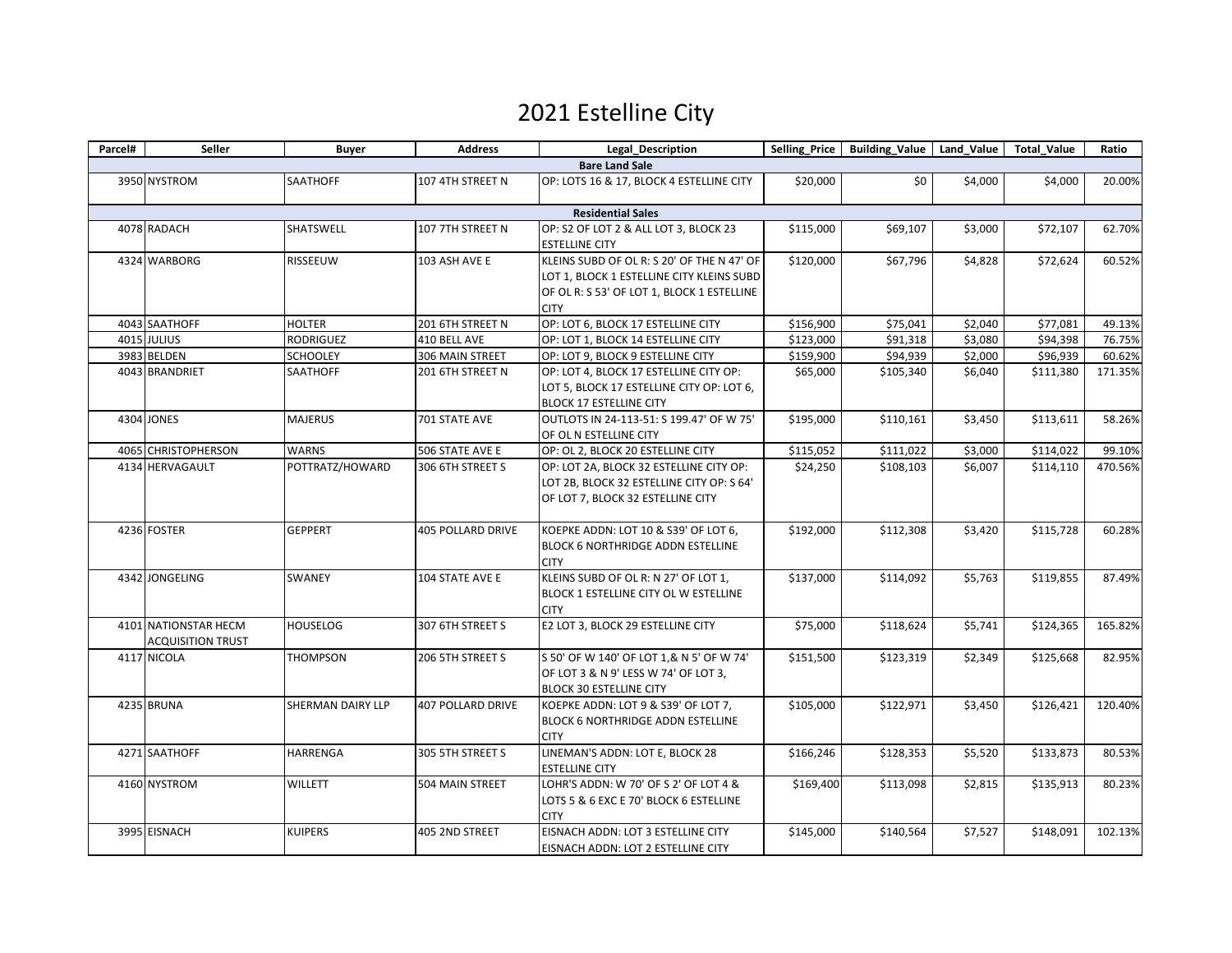## 2021 Hayti

| Parcel# | <b>Seller</b> | <b>Buyer</b>                              | <b>Address</b>   | Legal Description                                                            | <b>Selling Price</b> | <b>Building_Value</b> | Land Value | <b>Total Value</b> | Ratio   |
|---------|---------------|-------------------------------------------|------------------|------------------------------------------------------------------------------|----------------------|-----------------------|------------|--------------------|---------|
|         |               |                                           |                  | <b>Residential Sales</b>                                                     |                      |                       |            |                    |         |
|         | 4468 RATIGAN  | <b>USKOSKI</b>                            | 311 4TH STREET   | OP: LOT 15, BLOCK 8 HAYTI<br><b>TOWN</b>                                     | \$65,000             | \$27,057              | \$3,825    | \$30,882           | 47.51%  |
|         | 4493 NIEMELA  | <b>ALHOLINNA</b>                          | 309 2ND STREET   | OP: LOT 18, BLOCK 10 HAYTI<br><b>TOWN</b>                                    | \$88,556             | \$51,189              | \$3,825    | \$55,014           | 62.12%  |
|         | 4412 LEVIJOKI | <b>WENDLING</b>                           | 101 PIONEER AVE  | OP: LOT 7, BLOCK 3 HAYTI TOWN<br>OP: LOT 13, BLOCK 3 HAYTI<br><b>TOWN</b>    | \$115,000            | \$60,895              | \$3,974    | \$64,869           | 56.41%  |
|         | 4542 WILSON   | <b>ROBERTS</b>                            | 309 PHEASANT AVE | WILSON'S 1ST ADDN: LOT 1,<br><b>BLOCK 5 HAYTI TOWN</b>                       | \$99,000             | \$65,073              | \$2,583    | \$67,656           | 68.34%  |
|         | 4389 SMITH    | <b>ROSENLUND</b>                          | 310 REDBIRD AVE  | OP: LOT 1, BLOCK 1 HAYTI TOWN                                                | \$50,000             | \$89,707              | \$2,484    | \$92,191           | 184.38% |
|         | 4524 PEDERSEN | <b>SEPPANEN</b><br><b>CONTRACTING INC</b> | 403 DAKOTA AVE   | WILSON'S 1ST ADDN: LOT 4 & E<br>40' OF LOT 5, BLOCK 2 HAYTI<br><b>TOWN</b>   | \$100,000            | \$97,812              | \$4,471    | \$102,283          | 102.28% |
|         | 4598 EDEEN    | <b>VARGAS</b>                             | 604 REDBIRD AVE  | <b>HAYTI ECONOMIC</b><br><b>DEVELOPMENT ADDN: LOT 1</b><br><b>HAYTI TOWN</b> | \$195,500            | \$168,583             | \$4,897    | \$173,480          | 88.74%  |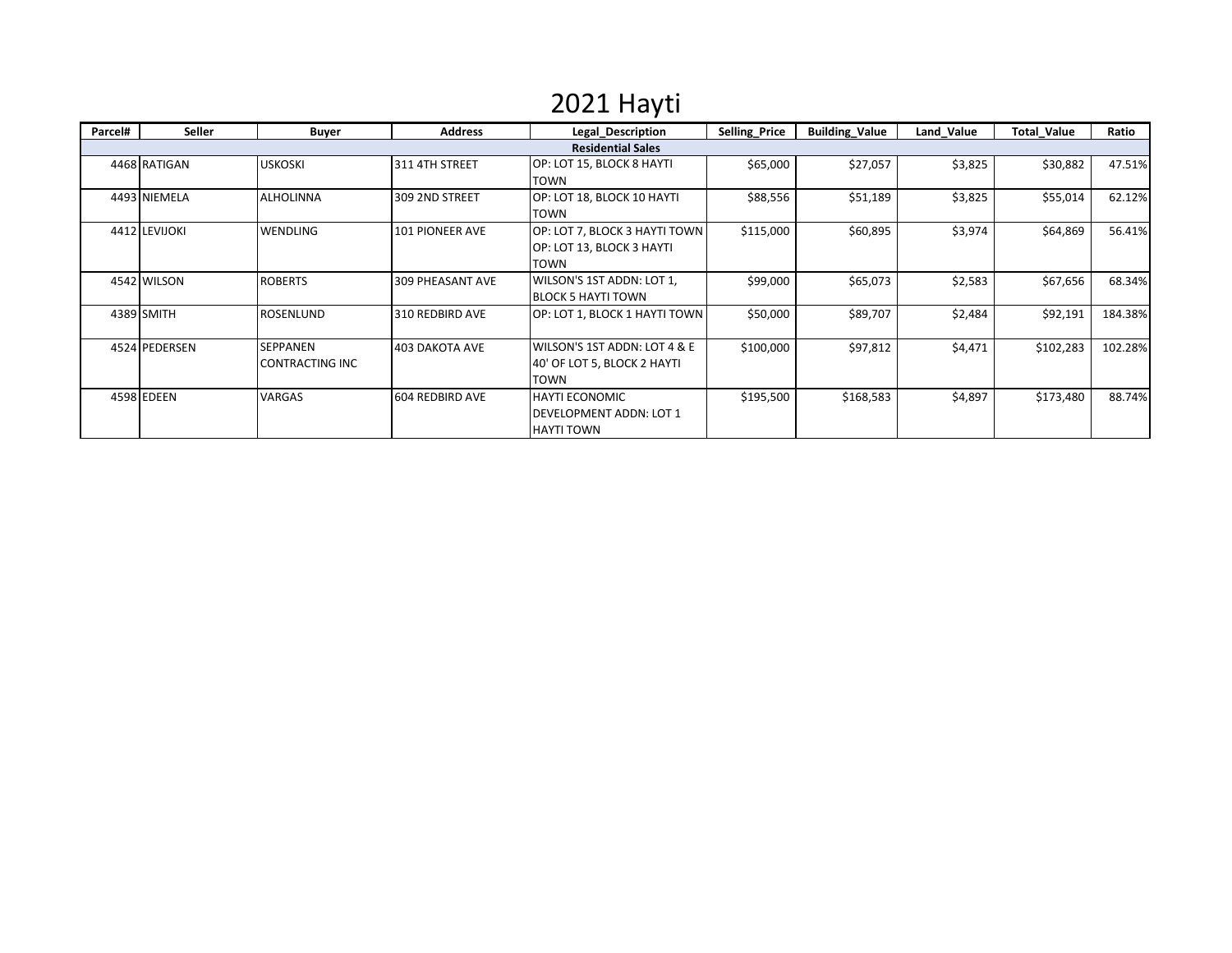#### 2021 Hazel

| Parcel# | Seller        | <b>Buyer</b>       | <b>Address</b>             | Legal Description                                                                          | <b>Selling Price</b> | <b>Building Value</b> | Land Value | <b>Total Value</b> | Ratio   |
|---------|---------------|--------------------|----------------------------|--------------------------------------------------------------------------------------------|----------------------|-----------------------|------------|--------------------|---------|
|         |               |                    |                            | <b>Residential Sales</b>                                                                   |                      |                       |            |                    |         |
|         | 4660 HLAVINKA | <b>SEPPANEN</b>    | 18 N 3RD STREET            | OP: LOTS 11 & 12, BLOCK 2 HAZEL<br>TOWN OP: LOTS 13 & 14, BLOCK 2<br><b>HAZEL TOWN</b>     | \$30,200             | \$15,167              | \$5,400    | \$20,567           | 68.10%  |
|         | 4702 SMITH    | <b>JONES</b>       | 17 W LAFAYETTE             | OP: W 17' OF LOT 1; ALL OF LOT 2,<br>BLOCK 7 (67' X 93' OF NW CORNER)<br><b>HAZEL TOWN</b> | \$57,500             | \$24,838              | \$1,608    | \$26,446           | 45.99%  |
|         | 4681 BOCHEK   | <b>SMITH</b>       | <b>27 W WILLIAM STREET</b> | OP: LOTS 7,8,9,10 & E2 OF 11 BLK 5<br><b>HAZEL TOWN</b>                                    | \$13,500             | \$27,227              | \$5,157    | \$32,384           | 239.88% |
|         | 4683 SMITH    | <b>HENFLING</b>    | <b>27 W WILLIAM STREET</b> | OP: LOTS 7,8,9,10 & E2 OF 11 BLK 5<br>HAZEL TOWN W2 OF LOT 11 & E2 OF<br>LOT 12 HAZEL TOWN | \$36,000             | \$27,227              | \$5,157    | \$32,384           | 89.96%  |
|         | 4668 ROBBINS  | <b>MIDDLEBROOK</b> | 38 W WILLIAMS STREET       | [OP: LOTS 15, 16, 17 & 18, BLOCK 3]<br><b>HAZEL TOWN</b>                                   | \$80,000             | \$74,521              | \$3,750    | \$78,271           | 97.84%  |
|         | 4669 BABICH   | <b>DAVENPORT</b>   | 36 W WILLIAMS STREET       | [ OP: LOTS 19, 20, 21, 22, 23 & W 2/3<br>OF 24, BLOCK 3 HAZEL TOWN                         | \$129,900            | \$87,016              | \$5,313    | \$92,329           | 71.08%  |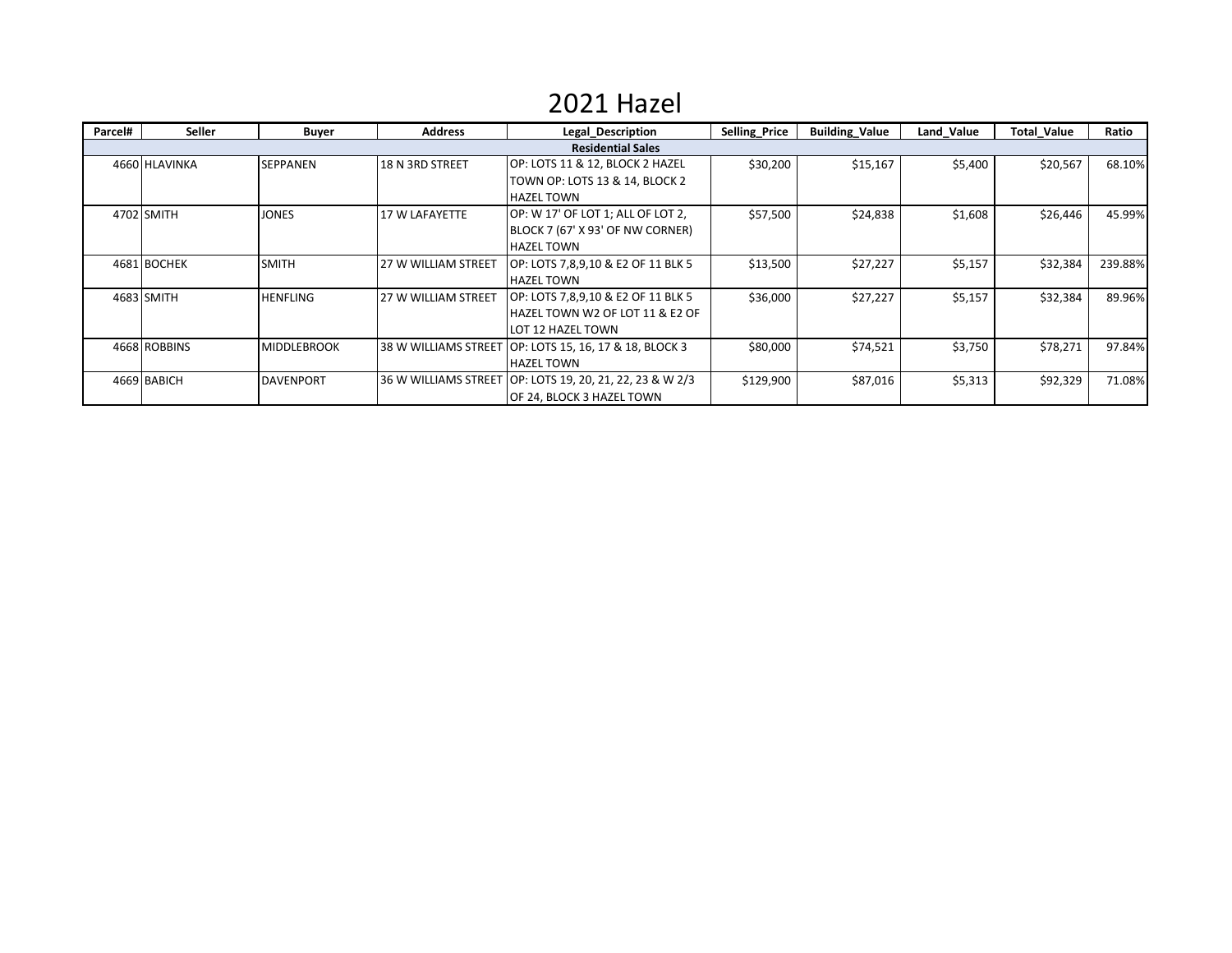| Parcel# | Seller         | <b>Buyer</b>              | <b>Address</b>           | Legal Description                                                      | Selling_Price          | <b>Building_Value</b> | Land Value | <b>Total Value</b> | Ratio   |
|---------|----------------|---------------------------|--------------------------|------------------------------------------------------------------------|------------------------|-----------------------|------------|--------------------|---------|
|         |                |                           |                          | <b>Residential Sales</b>                                               |                        |                       |            |                    |         |
|         | 4754 ROBERTS   | <b>DRAKE</b>              | 713 1ST AVE N            | OP: LOT 1 & E2 OF LOT 2,<br><b>BLOCK 1 LAKE NORDEN CITY</b>            | \$55,000               | \$26,215              | \$14,066   | \$40,281           | 73.24%  |
|         | 4943 HARTSE    | <b>ANTONEN</b>            | <b>411 PARK STREET</b>   | JOHNSON'S 3RD ADDN: LOT 1.<br><b>BLK2 LAKE NORDEN CITY</b>             | \$130,000              | \$145,930             | \$16,876   | \$162,806          | 125.24% |
|         | 4882 ANDERSON  | <b>RUST</b>               | 812 1ST AVE N            | ROISUM'S 3RD ADDN: LOTS 15<br>& 16, BLOCK 3 LAKE NORDEN                | \$166,600<br>\$155,844 |                       | \$16,250   | \$172,094          | 103.30% |
|         | 4954 SWANSON   | <b>COMPLEX PROPERTIES</b> | 304 1ST AVE S            | JACOBSEN ADDN: LOTS 5 & 6,<br><b>BLOCK 1 LAKE NORDEN CITY</b>          | \$155,000              | \$126,671             | \$15,626   | \$142,297          | 91.08%  |
|         | 4860 NELSON    | <b>HOIZON HOLDINGS</b>    | <b>710 2ND AVE</b>       | ROISUM'S 2ND ADDN: LOTS<br>11 & 12, BLOCK 2 LAKE<br><b>NORDEN CITY</b> | \$69,901               | \$114,898             | \$15,600   | \$130,498          | 186.69% |
|         | 6788 ANDERSON  | <b>SIMMONS</b>            | <b>705 SUNSET CIRCLE</b> | <b>SUNSET ADDN: LOT 7 LAKE</b><br><b>NORDEN CITY</b>                   | \$249,900              | \$155,375             | \$18,212   | \$173,588          | 69.46%  |
|         | 4873 BLUDORN   | <b>BLUDORN</b>            | 902 1ST AVE N            | ROISUM'S 3RD ADDN: LOT 8.<br><b>BLOCK 2 LAKE NORDEN CITY</b>           | \$120,000              | \$90,374              | \$8,126    | \$98,500           | 82.08%  |
|         | 6782 KOISTINEN | <b>WEELBORG</b>           | <b>702 SUNSET CIRCLE</b> | <b>SUNSET ADDN: LOT 1A LAKE</b><br><b>NORDEN CITY</b>                  | \$379,000              | \$282,735             | \$36,188   | \$318,923          | 91.08%  |
|         |                |                           |                          | <b>Commercial Sales</b>                                                |                        |                       |            |                    |         |
|         | 526 WALIEZER   | <b>FRONTIER LLC</b>       | 44998 SD HWY 28          | LOT 2 ANTONEN'S ADDN IN<br>SE4SE4 LAKE NORDEN CITY                     | \$600,000              | \$274,387             | \$6,258    | \$280,645          | 46.77%  |
|         | 4819 KOISTI    | <b>AGROPUR</b>            | <b>407 BURLINGTON</b>    | OP: N 60' OF LOT 21, BLOCK 6<br><b>LAKE NORDEN CITY</b>                | \$115,000              | \$19,206              | \$1,822    | \$21,028           | 18.29%  |

)

#### 2021 Lake Norden City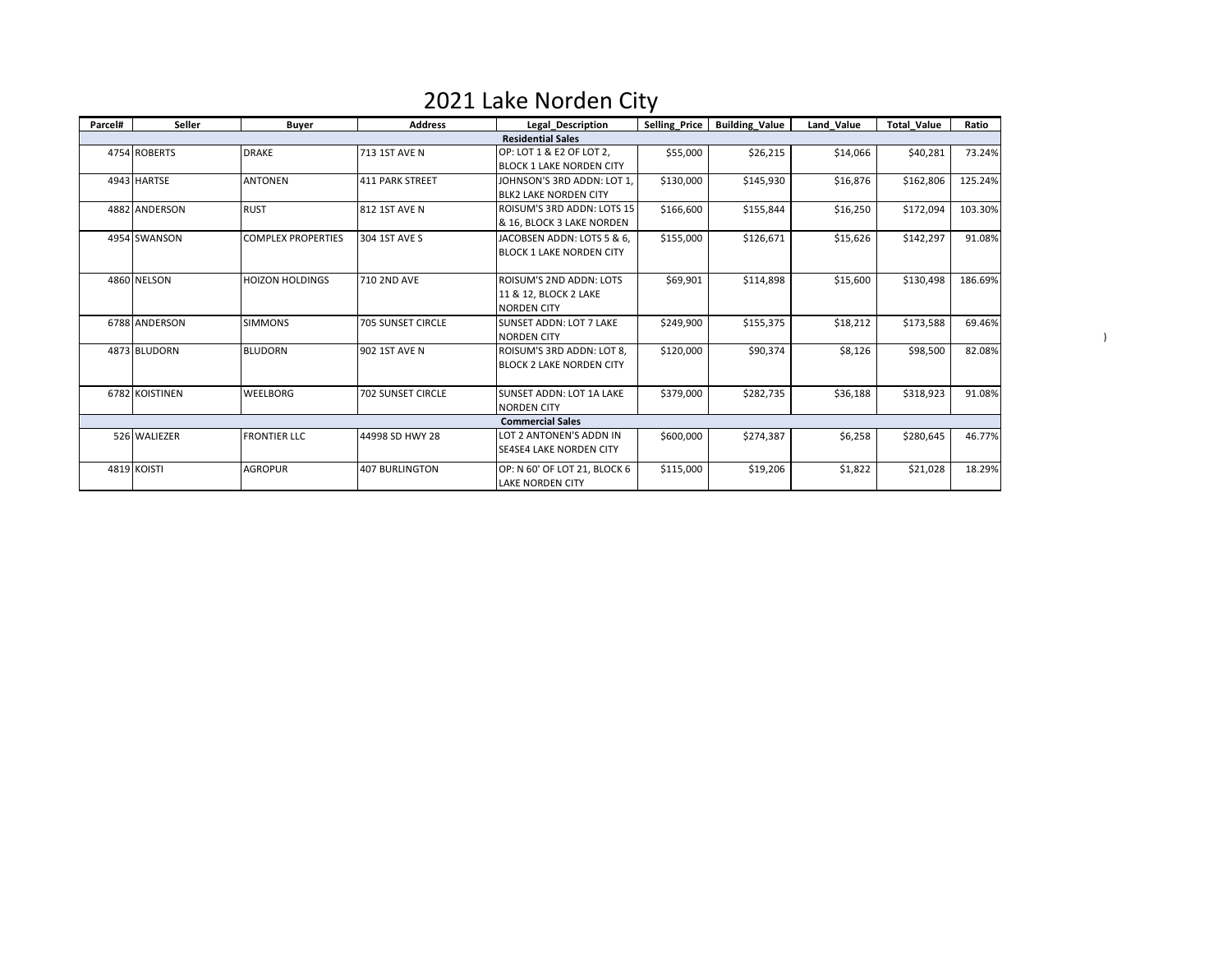### 2021 Lake Albert

| Parcel# | <b>Seller</b>          | <b>Buyer</b>               | <b>Address</b>            | <b>Legal Description</b>                                                                  | <b>Selling Price</b> | <b>Building_Value</b> | Land Value | <b>Total Value</b> | Ratio   |
|---------|------------------------|----------------------------|---------------------------|-------------------------------------------------------------------------------------------|----------------------|-----------------------|------------|--------------------|---------|
|         |                        |                            |                           | <b>Bare Land Sales</b>                                                                    |                      |                       |            |                    |         |
|         | 7029 MEYER             | LEMME                      | <b>101 NICKLAUS RIDGE</b> | NORTHBAY 10TH ADDN: LOT 146<br><b>LAKE ALBERT</b>                                         | \$28,000             | \$0                   | \$18,263   | \$18,263           | 65.23%  |
|         | 7032 OML LLC           | <b>CHRISTENSEN</b>         |                           | NORTHBAY 12TH ADDN LOT 110<br><b>LAKE ALBERT</b>                                          | \$30,000             | \$0                   | \$12,663   | \$12,663           | 42.21%  |
|         | 7206 OML LLC           | <b>ENG</b>                 |                           | NORTHBAY 12TH ADDN LOT 133<br><b>LAKE ALBERT</b>                                          | \$29,000             | \$0                   | \$16,995   | \$16,995           | 58.60%  |
|         | 7207 OML LLC           | <b>SCHUBLOOM</b>           |                           | NORTHBAY 12TH ADDN, LOT 138<br><b>LAKE ALBERT</b>                                         | \$29,000             | \$0                   | \$10,562   | \$10,562           | 36.24%  |
|         | 7033 OML LLC           | <b>WILLIS</b>              | <b>115 AUGUSTA DRIVE</b>  | NORTHBAY 12TH ADDN LOT 137<br><b>LAKE ALBERT</b>                                          | \$30,000             | \$0                   | \$16,052   | \$16,052           | 53.51%  |
|         | 7210 OML LLC           | <b>DEYAGER</b>             | <b>111 AUGUSTA DRIVE</b>  | NORTHBAY 12TH ADDN, LOT 139<br><b>LAKE ALBERT</b>                                         | \$26,000             | \$0                   | \$9,682    | \$9,682            | 37.24%  |
|         | 7036 OML LLC           | <b>NINGEN</b>              | <b>101 AUGUSTA DRIVE</b>  | NORTHBAY 12TH ADDN, LOT 132<br><b>LAKE ALBERT</b>                                         | \$29,000             | \$0                   | \$16,324   | \$16,324           | 56.29%  |
|         | 6652 MEDARY CREEK LLLP | <b>WW LAND COMPANY LLC</b> |                           | NORTHBAY ADDN: LOT 102 LAKE<br><b>ALBERT NORTHBAY ADDN: LOT</b><br><b>103 LAKE ALBERT</b> | \$87,500             | \$0                   | \$78,489   | \$78,489           | 89.70%  |
|         | 6291 JASS              | ROSENBNERG/HEIKES          | <b>160 NORTHBAY DR</b>    | NORTHBAY ADDN: LOT 44 LAKE<br>ALBERT                                                      | \$90,000             | \$0                   | \$50,654   | \$50,654           | 56.28%  |
|         |                        |                            |                           | <b>Residential Sales</b>                                                                  |                      |                       |            |                    |         |
|         | 7035 VOSS              | SONNENBURG                 | <b>101 AUGUSTA DRIVE</b>  | LOT 144, NORTH BAY 9TH ADDN<br>IN W1/2 36-113-53 LAKE ALBERT                              | \$330,000            | \$336,327             | \$12,398   | \$348,725          | 105.67% |
|         | 6239 BLOCH             | <b>NELSON</b>              | <b>108 AUGUSTA DRIVE</b>  | NORTHBAY ADDN: LOT 134 LAKE<br><b>ALBERT</b>                                              | \$305,000            | \$225,498             | \$39,481   | \$264,979          | 86.88%  |
|         | 6281 CHRISTENSEN       | <b>LEUDERS</b>             | <b>124 NORTHBAY DRIVE</b> | <b>NORTHBAY ADDN: LOT 30 LAKE</b><br><b>ALBERT</b>                                        | \$247,900            | \$171,406             | \$48,616   | \$220,022          | 88.75%  |
|         | 6218 LINDNER           | SORENSON                   | <b>184 NORTHBAY DRIVE</b> | NORTHBAY ADDN: LOT 56 LAKE<br><b>ALBERT</b>                                               | \$296,000            | \$158,169             | \$53,311   | \$211,480          | 71.45%  |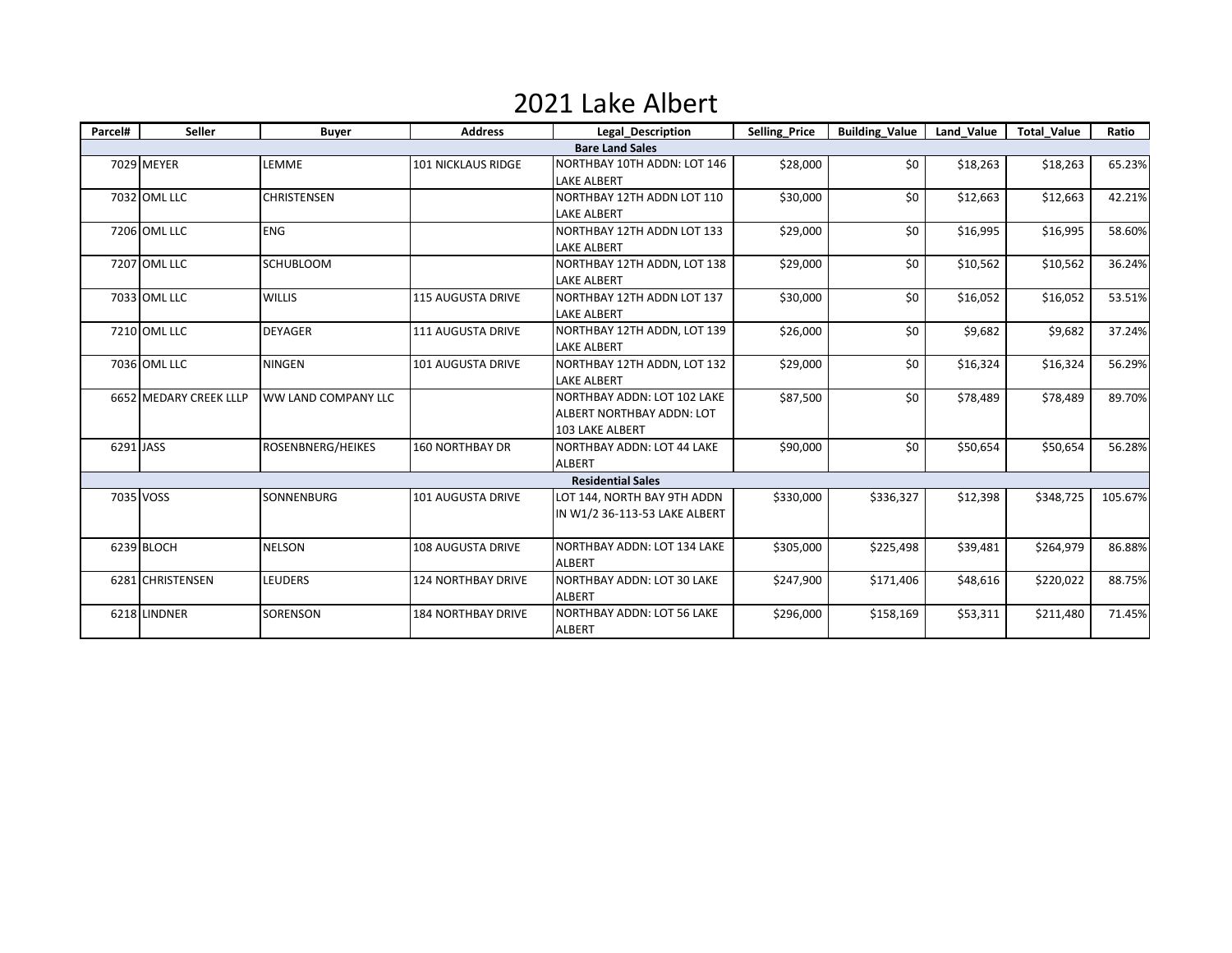#### 2021 Lake Poinsett (Estelline Township)

| Parcel# | Seller                   | Buyer                     | <b>Address</b>        | Legal Description                                   | <b>Selling Price</b> | <b>Building Value</b> | Land Value | <b>Total Value</b> | Ratio   |  |  |  |
|---------|--------------------------|---------------------------|-----------------------|-----------------------------------------------------|----------------------|-----------------------|------------|--------------------|---------|--|--|--|
|         |                          |                           |                       | <b>Bare Land Sale</b>                               |                      |                       |            |                    |         |  |  |  |
|         | 6483 ILLG                | KLEINSASSER               | 110 SUNSET PARK DRIVE | SUNSET PARK ESTATES ADDN: LOT 6, BLOCK 2            | \$474,900            | \$0                   | \$188,963  | \$188,963          | 39.79%  |  |  |  |
|         |                          |                           |                       | <b>ESTELLINE TOWNSHIP SUNSET PARK ESTATES ADDN:</b> |                      |                       |            |                    |         |  |  |  |
|         |                          |                           |                       | LOT 6. BLOCK 1 ESTELLINE TOWNSHIP                   |                      |                       |            |                    |         |  |  |  |
|         | <b>Residential Sales</b> |                           |                       |                                                     |                      |                       |            |                    |         |  |  |  |
|         | 5157 HOLTER              | <b>IORDAHL</b>            | 158 N LAKE DRIVE      | STONE BRIDGE RESORT: LOTS 14,14A,15 & 15A           | \$265,000            | \$229,644             | \$80,188   | \$309,832          | 116.92% |  |  |  |
|         |                          |                           |                       | <b>ESTELLINE TOWNSHIP</b>                           |                      |                       |            |                    |         |  |  |  |
|         | 5157 JORDAHL             | GREY                      | 158 N LAKE DRIVE      | STONE BRIDGE RESORT: LOTS 14.14A.15 & 15A           | \$332,900            | \$229,644             | \$80,188   | \$309,832          | 93.00%  |  |  |  |
|         |                          |                           |                       | <b>ESTELLINE TOWNSHIP</b>                           |                      |                       |            |                    |         |  |  |  |
|         | 5195 LANDRETH            | <b>COMPLEX PROPERTIES</b> | 108 N LAKE DRIVE      | STONE BRIDGE RESORT: LOT 39 ESTELLINE               | \$105,000            | \$44,791              | \$59,878   | \$104,669          | 99.68%  |  |  |  |
|         |                          |                           |                       | <b>TOWNSHIP</b>                                     |                      |                       |            |                    |         |  |  |  |
|         | 5176 NEMMERS             | <b>BOEVER</b>             | 132 N LAKE DRIVE      | STONE BRIDGE RESORT: LOT 27 ESTELLINE               | \$273,000            | \$165,002             | \$94,522   | \$259,524          | 95.06%  |  |  |  |
|         |                          |                           |                       | TOWNSHIP STONE BRIDGE RESORT: LOT 27A               |                      |                       |            |                    |         |  |  |  |
|         |                          |                           |                       | ESTELLINE TOWNSHIP STONE BRIDGE RESORT: LOT         |                      |                       |            |                    |         |  |  |  |
|         |                          |                           |                       | <b>28 ESTELLINE TOWNSHIP</b>                        |                      |                       |            |                    |         |  |  |  |
|         | 5383 WOODS               | <b>HALGERSON</b>          | 310 E LAKE DRIVE      | S 12.5' OF LOT 2, 2A & 2B, DAVIS PLACE OF LOT 4 N   | \$103,000            | \$275                 | \$79,490   | \$79,765           | 77.44%  |  |  |  |
|         |                          |                           |                       | 25' OF LOT 3, 3A & 3B, DAVIS PLACE OF LOT 4 26-113- |                      |                       |            |                    |         |  |  |  |
|         |                          |                           |                       | <b>52 ESTELLINE TOWNSHIP</b>                        |                      |                       |            |                    |         |  |  |  |
|         | 6265 LOBBINS             | <b>WATKINS</b>            | 263 E LAKE DRIVE      | ARCHER 3RD ADDN: SUBLOT 1 OF LOT 6A ESTELLINE       | \$200,000            | \$176,518             | \$15,346   | \$191,864          | 95.93%  |  |  |  |
|         |                          |                           |                       | <b>TOWNSHIP</b>                                     |                      |                       |            |                    |         |  |  |  |
|         | 5422 COMPLEX PROPERTIES  | <b>UTTECHT</b>            | 166 SE LAKE DRIVE     | HENDRICKSON BEACH: LOT 42 & N2 LOT 43               | \$575,000            | \$244,087             | \$96,020   | \$340,107          | 59.15%  |  |  |  |
|         |                          |                           |                       | <b>ESTELLINE TOWNSHIP</b>                           |                      |                       |            |                    |         |  |  |  |
|         | 5243 ANDERSON            | <b>POPPE</b>              | 118 NE LAKE DRIVE     | NELSON'S BEACH: LOTS 5 & 5A ESTELLINE TOWNSHIP      | \$425,000            | \$235,134             | \$105,070  | \$340,204          | 80.05%  |  |  |  |
|         |                          |                           |                       |                                                     |                      |                       |            |                    |         |  |  |  |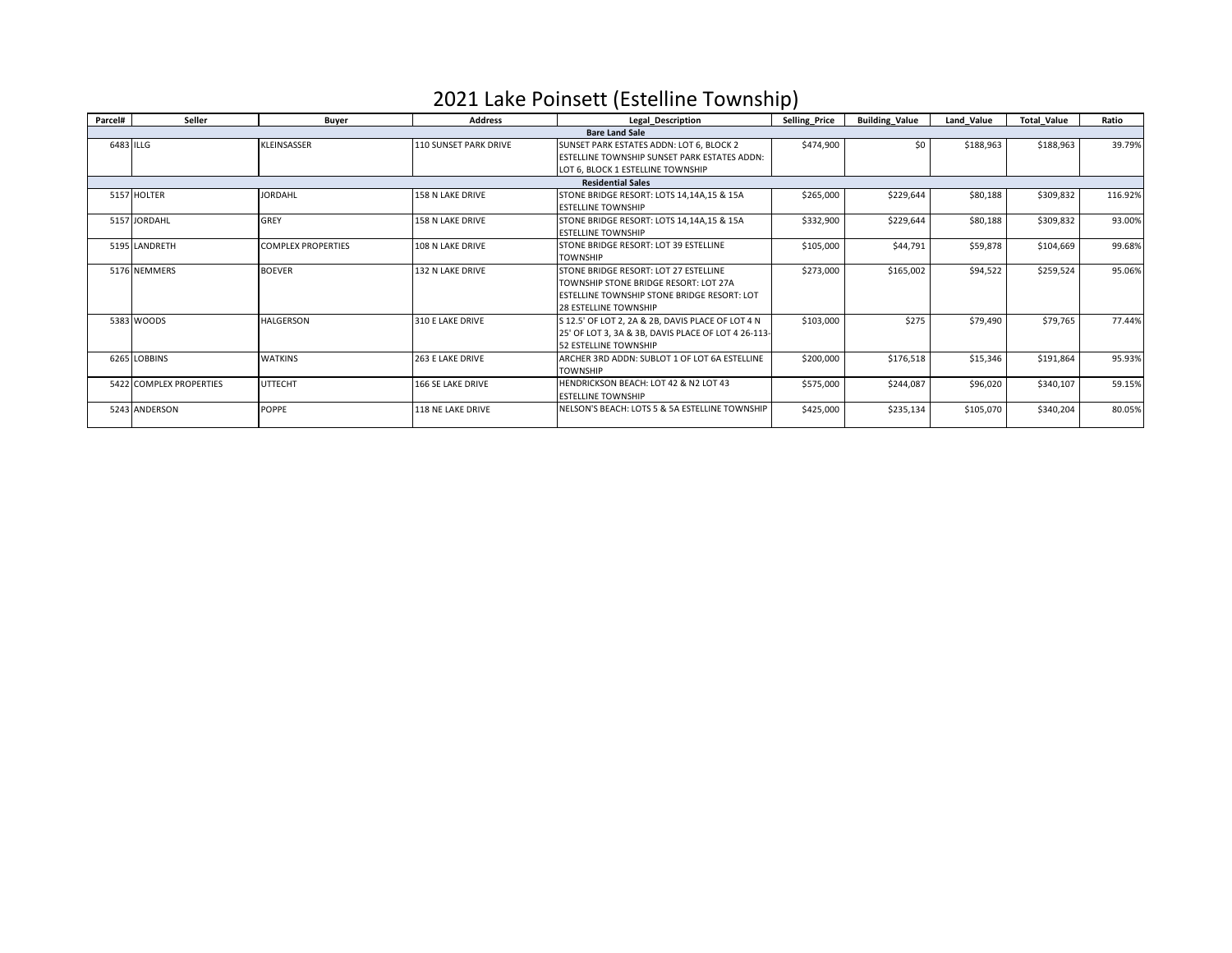### 2021 Lake Poinsett (Norden Township)

| Parcel# | Seller              | Buyer                  | <b>Address</b>         | <b>Legal Description</b><br><b>Selling Price</b>                                                                                                                                    |                                     | <b>Building Value</b> | Land Value | <b>Total Value</b> | Ratio   |
|---------|---------------------|------------------------|------------------------|-------------------------------------------------------------------------------------------------------------------------------------------------------------------------------------|-------------------------------------|-----------------------|------------|--------------------|---------|
|         |                     |                        |                        | <b>Bare Land Sales</b>                                                                                                                                                              |                                     |                       |            |                    |         |
|         | 6877 HAAS           | <b>DRAGT</b>           | 207 PRAIRIE QUAY DRIVE | PRAIRIE QUAY ADDN: LOT 32 NORDEN<br><b>TOWNSHIP</b>                                                                                                                                 | \$19,000                            | \$0                   | \$18,137   | \$18,137           | 95.46%  |
|         | 6870 SIVERHUS       | CHRISTENSEN            | 189 PRAIRIE QUAY DRIVE | PRAIRIE QUAY ADDN: LOT 23 NORDEN<br><b>TOWNSHIP</b>                                                                                                                                 | \$34,500                            | SO <sub>2</sub>       | \$9,647    | \$9,647            | 27.96%  |
|         | 5519 ARCHER LAND CO | KVALHEIM               | 114 NW LAKE DRIVE      | SAARANEN'S BEACH: LOT 28A NORDEN<br><b>TOWNSHIP</b>                                                                                                                                 | \$225,000                           | \$0                   | \$49,746   | \$49,746           | 22.10%  |
|         |                     |                        |                        | <b>Residential Sales</b>                                                                                                                                                            |                                     |                       |            |                    |         |
|         | 6876 DELGADO        | <b>MACK</b>            | 205 PRAIRIE QUAY DRIVE | PRAIRIE QUAY ADDN: LOT 31 NORDEN<br><b>TOWNSHIP</b>                                                                                                                                 | \$236,900                           | \$108,489             | \$18,276   | \$126,765          | 53.51%  |
|         | 5520 HYDE           | <b>BLUDORN</b>         | 112 NW LAKE DRIVE      | SAARANEN'S BEACH: LOT 26A NORDEN<br>TOWNSHIP SAARANEN'S BEACH: LOT 27A<br>NORDEN TOWNSHIP SAARANEN'S BEACH: LOT<br>28A NORDEN TOWNSHIP SAARANEN'S BEACH:<br>LOT 29A NORDEN TOWNSHIP | \$640,000                           | \$1,650               | \$245,312  | \$346,962          | 38.58%  |
|         | 5571 CLARKE         | KING/KNUTSON           | 334 W LAKE DRIVE       | NITTEBERG BEACH: LOT 24 NORDEN<br><b>TOWNSHIP</b>                                                                                                                                   | \$317,500                           | \$144,725             | \$71,428   | \$216,153          | 68.08%  |
|         | 5543 JOHNSON        | <b>K2R GETAWAY LLC</b> | 472 W LAKE DRIVE       | GRAPE SUBD: LOT 5A NORDEN TOWNSHIP<br>GRAPE'S SUBDV : LOT 5 NORDEN TOWNSHIP                                                                                                         | \$300,000                           |                       | \$112,248  | \$242,393          | 80.80%  |
|         | 5055 HYDE           | <b>BLUDORN</b>         | 138 NW LAKE DRIVE      | SAARANEN'S BEACH: LOTS 8 & 12 & VACATED<br>ROAD NORDEN TOWNSHIP                                                                                                                     | \$250,000                           | \$172,387             | \$100,672  | \$273,059          | 109.22% |
|         | 5990 KILGOUR        | <b>ROUNDS</b>          | 157 PRAIRIE QUAY DRIVE | PRAIRIE QUAY ADDN: LOT 7 NORDEN<br><b>TOWNSHIP</b>                                                                                                                                  | \$415,000                           | \$178,100             | \$138,397  | \$316,497          | 76.26%  |
|         | 5990 ROUNDS         | <b>BOLDT</b>           | 157 PRAIRIE QUAY DRIVE | PRAIRIE QUAY ADDN: LOT 7 NORDEN<br><b>TOWNSHIP</b>                                                                                                                                  | \$545,000                           | \$178,100             | \$138,397  | \$316,497          | 58.07%  |
|         | 5570 KEMNITZ        | HORSTMEYER             | 342 W LAKE DRIVE       | NITTEBERG BEACH: LOT 23 NORDEN<br><b>TOWNSHIP</b>                                                                                                                                   | \$645,000                           | \$347.086             | \$71,428   | \$318,514          | 49.38%  |
|         | 6147 TSCHETTER      | KATHMAN                | 163 PRAIRIE QUAY DRIVE | PRAIRIE QUAY ADDN: LOT 10 NORDEN<br><b>TOWNSHIP</b>                                                                                                                                 | \$700,000                           | \$219,501             | \$132,996  | \$352,497          | 50.36%  |
|         | 5562 FLAKUS         | <b>CHIKOS</b>          | 326 W LAKE DRIVE       | NITTEBERG BEACH: LOTS 10, 11 & 12 NORDEN<br><b>TOWNSHIP</b>                                                                                                                         | \$395,000                           | \$187,446             | \$175,848  | \$363,294          | 91.90%  |
|         | 5945 JACOBSEN       | <b>BUNKER</b>          | 144C W LAKE DRIVE      | MYKELMYRE SUBD - SUNRISE SHORES:<br>SUBLOT 2 OF LOT 1 NORDEN TOWNSHIP<br>MYKELMYRE SUBD - SUNRISE SHORES:<br>SUBLOT 1 OF LOT 1 NORDEN TOWNSHIP                                      | \$504.000                           |                       | \$145.592  | \$500,797          | 99.36%  |
|         | 5655 DREW           | <b>BORNITZ</b>         | 264 W LAKE DRIVE       | OLSEN'S SUBD: LOT 11 NORDEN TOWNSHIP                                                                                                                                                | \$362,967<br>\$749,900<br>\$217,762 |                       | \$580,729  | 77.44%             |         |
|         | 6229 HANSON         | KLEINSASSER            | 495 W LAKE DRIVE       | GRAPE'S ADDN: TRACT 11B NORDEN<br>TOWNSHIP GRAPE ADDN: TRACT 11A<br><b>NORDEN TOWNSHIP</b>                                                                                          | \$970,000                           | \$457,788             | \$266,790  | \$724,578          | 74.70%  |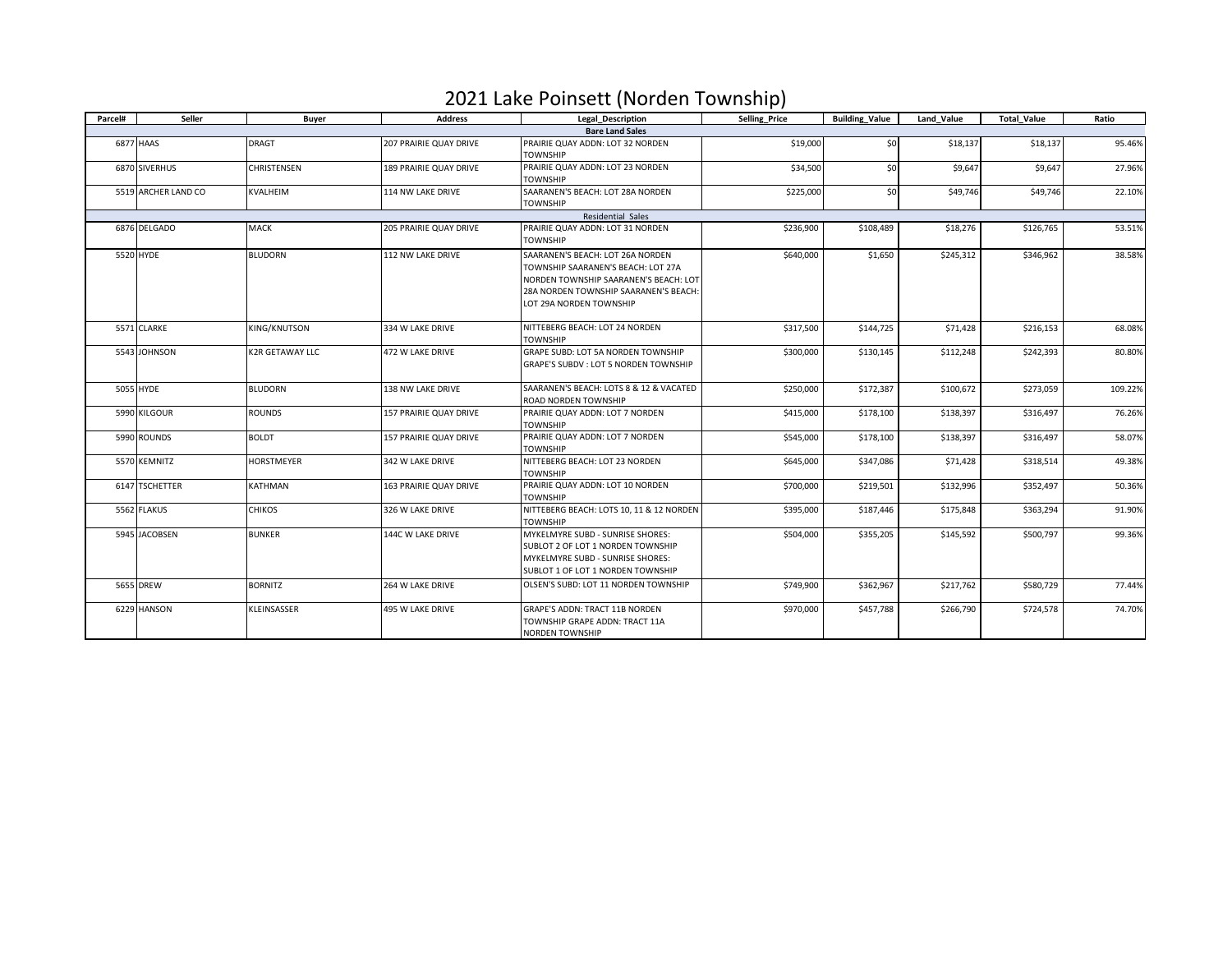### 2021 Small Acreages

| Parcel#  | Seller            | <b>Buyer</b>            | <b>Address</b>           | <b>Legal_Description</b>                                     | #Acres         | Selling Price | <b>Building Value</b> | Land Value | <b>Total Value</b> | Ratio   |
|----------|-------------------|-------------------------|--------------------------|--------------------------------------------------------------|----------------|---------------|-----------------------|------------|--------------------|---------|
|          |                   |                         |                          | <b>Bare Land Sale</b>                                        |                |               |                       |            |                    |         |
|          | 5095 KAISER       | <b>SCHLOTTERBECK</b>    |                          | DEMPSTER VILLAGE: LOT 15, BLOCK 12                           |                | \$2,000       | \$0                   | \$2,053    | \$2,053            | 102.65% |
|          |                   |                         |                          | <b>DEMPSTER TOWNSHIP DEMPSTER</b>                            |                |               |                       |            |                    |         |
|          |                   |                         |                          | VILLAGE: LOTS 16-28, BLOCK 12                                |                |               |                       |            |                    |         |
|          |                   |                         |                          | <b>DEMPSTER TOWNSHIP</b>                                     |                |               |                       |            |                    |         |
|          | 5091 KAISER       | <b>J&amp;A DIEDRICH</b> |                          | DEMPSTER VILLAGE: LOTS 4-5 BLOCK 12                          |                | \$3,000       | \$0                   | \$394      | \$394              | 13.13%  |
|          |                   |                         |                          | <b>DEMPSTER TOWNSHIP</b>                                     |                |               |                       |            |                    |         |
|          | 5092 KAISER       | PEMBERTON               |                          | DEMPSTER VILLAGE: LOTS 10-12, BLOCK                          |                | \$1,500       | \$0                   | \$663      | \$663              | 44.20%  |
|          |                   |                         |                          | 12 DEMPSTER TOWNSHIP                                         |                |               |                       |            |                    |         |
|          |                   |                         |                          | <b>Residential Sales</b>                                     |                |               |                       |            |                    |         |
|          | 5062 GREER        | LANTGEN                 | 18983 WHITE AVE,         | DEMPSTER VILLAGE: LOTS 9-14, BLOCK 8                         |                | \$93,500      | \$80,093              | \$2,082    | \$82,175           | 87.89%  |
|          |                   |                         | <b>ESTELLINE</b>         | <b>DEMPSTER TOWNSHIP DEMPSTER</b>                            |                |               |                       |            |                    |         |
|          |                   |                         |                          | VILLAGE: LOTS 15 & 16, BLOCK 8                               |                |               |                       |            |                    |         |
|          |                   |                         |                          | <b>DEMPSTER TOWNSHIP DEMPSTER</b>                            |                |               |                       |            |                    |         |
|          |                   |                         |                          | VILLAGE: LOTS 21-23, BLOCK 8                                 |                |               |                       |            |                    |         |
|          |                   |                         |                          | <b>DEMPSTER TOWNSHIP</b>                                     |                |               |                       |            |                    |         |
|          | 5112 UTHE         | <b>BELD</b>             | 45004 MEADOWNS AVE       | THOMAS VILLAGE: LOTS 2-12, BLOCK 4                           |                | \$25,000      | \$40,675              | \$3,377    | \$44,052           | 176.21% |
|          |                   |                         |                          | <b>OXFORD TOWNSHIP</b>                                       |                |               |                       |            |                    |         |
|          | 2359 CASH         | <b>ANDRINGA</b>         | 18379 465TH AVE,         | E 234' OF N 156' OF S 1422' & W 132' OF                      | 1.07           | \$240,000     | \$195,436             | \$123,613  | \$208,049          | 86.69%  |
|          |                   |                         | CASTLEWOOD               | E 234' OF N 75' OF S 1256' OF SE4 (LOT 1                     |                |               |                       |            |                    |         |
|          |                   |                         |                          | HOWE'S ADDN) HAMLIN TOWNSHIP                                 |                |               |                       |            |                    |         |
|          |                   |                         |                          |                                                              |                |               |                       |            |                    |         |
|          | 2345 TREGO        | <b>JOHNSON</b>          | 46324 184TH STREET,      | ERICKSON'S ADDN IN SW4 HAMLIN                                | 9.29           | \$243,000     | \$227,305             | \$46,704   | \$274,009          | 112.76% |
|          |                   |                         | CASTLEWOOD               | <b>TOWNSHIP</b>                                              |                |               |                       |            |                    |         |
|          | <b>1621 YOUNG</b> | <b>HOLMQUIST</b>        |                          | 44959 118TH STREET, HAYTI LOT 1, HANSEN'S ADDN IN GL 8 HAYTI | 6              | \$239,900     | \$88,928              | \$24,575   | \$113,503          | 47.31%  |
|          |                   |                         |                          | TOWNSHIP LOT 2 HANSON ADDN IN GL                             |                |               |                       |            |                    |         |
|          |                   |                         |                          | <b>8 HAYTI TOWNSHIP</b>                                      |                |               |                       |            |                    |         |
|          | 2458 HYDE         | <b>PRICE</b>            | 18123 US HWY 81.         | BLOCK 1, HYDE ADDN IN NE4                                    | 8.07           | \$427,500     | \$271,393             | \$43,753   | \$315,146          | 73.72%  |
|          |                   |                         | CASTLEWOOD               | CASTLEWOOD TOWNSHIP                                          |                |               |                       |            |                    |         |
|          | 70 RICHARZ        | <b>MILES</b>            | 46528 193RD STREET,      | BLK 1 LANTGEN ADDN IN SW4                                    | 3.31           | \$280,000     | \$174,963             | \$28,886   | \$203,849          | 72.08%  |
|          |                   |                         | <b>ESTELLINE</b>         | <b>ESTELLINE TOWNSHIP</b>                                    |                |               |                       |            |                    |         |
| 6138 AAS |                   | <b>NEUENDORF</b>        | 18931 446TH AVE, HAYTI   | E 350' OF THE S 300' OF THE N 1937' OF                       | 4.03           | \$449,000     | \$278,474             | \$33,973   | \$312,447          | 69.59%  |
|          |                   |                         |                          | THE NE4 34-114-54 & E 350' OF TEH S                          |                |               |                       |            |                    |         |
|          |                   |                         |                          | 202' OF THE N 1637' OF THE NE4 34-114-                       |                |               |                       |            |                    |         |
|          |                   |                         |                          | 54                                                           |                |               |                       |            |                    |         |
|          | 340 RAW           | <b>RAW</b>              | 45486 194TH STREET, LAKE | FLAKUS ADDN LOT 2 IN SE4SE4 NORDEN                           | $\overline{2}$ | \$275,000     | \$268,697             | \$22,877   | \$291,574          | 106.03% |
|          |                   |                         | NORDEN                   | <b>TOWNSHIP</b>                                              |                |               |                       |            |                    |         |